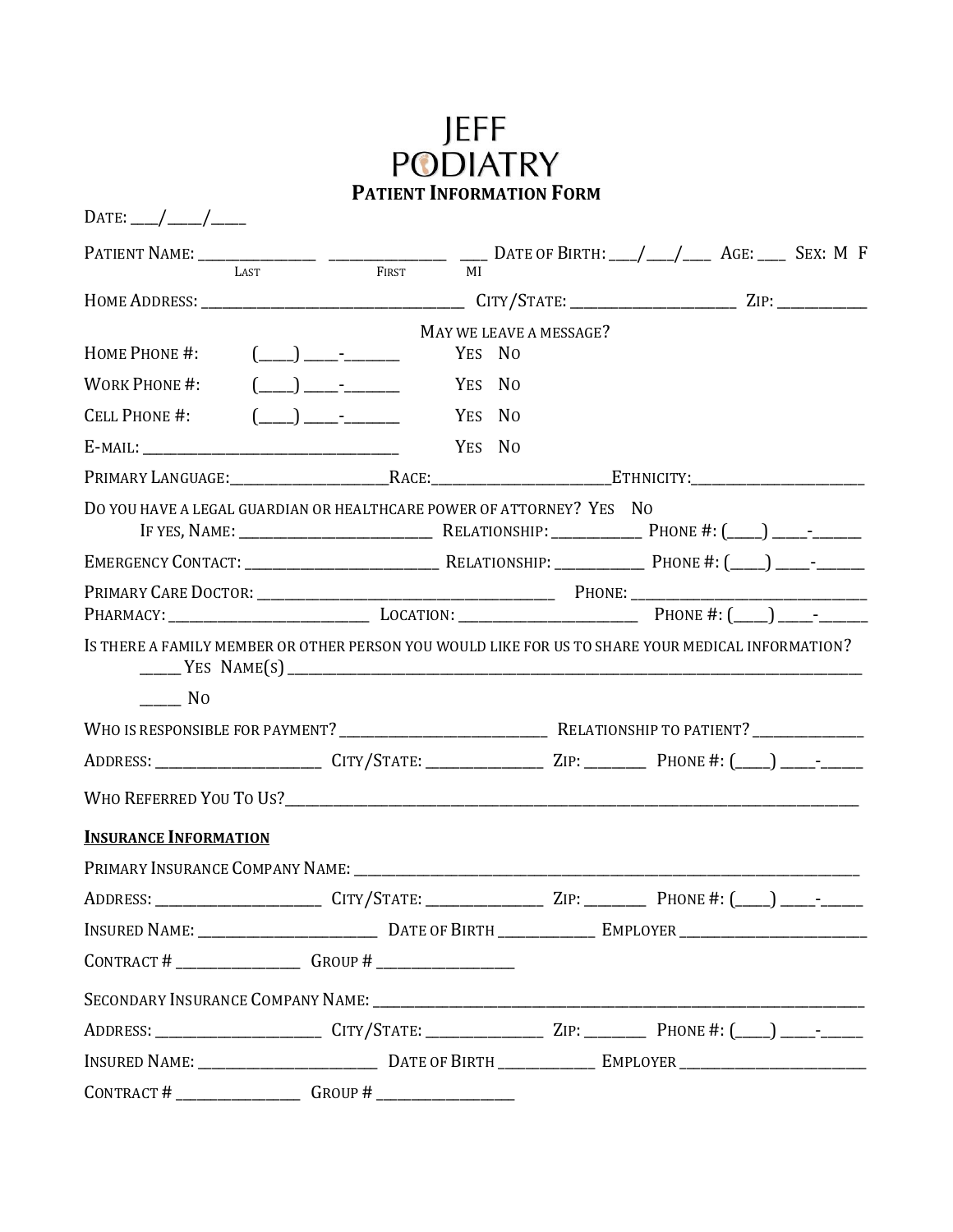| PLEASE LIST ALL MEDICATIONS YOU ARE CURRENTLY TAKING (INCLUDE PRESCRIPTIONS, OVER-THE-COUNTER MEDS    |             |                                                                                                             |                        |  |  |  |  |
|-------------------------------------------------------------------------------------------------------|-------------|-------------------------------------------------------------------------------------------------------------|------------------------|--|--|--|--|
| AND HERBAL SUPPLEMENTS):<br><b>NAME</b>                                                               | <b>DOSE</b> |                                                                                                             | HOW OFTEN DO YOU TAKE? |  |  |  |  |
|                                                                                                       |             |                                                                                                             |                        |  |  |  |  |
|                                                                                                       |             |                                                                                                             |                        |  |  |  |  |
|                                                                                                       |             |                                                                                                             |                        |  |  |  |  |
|                                                                                                       |             |                                                                                                             |                        |  |  |  |  |
| PLEASE LIST ALL PRIOR SURGERIES:<br><b>TYPE OF SURGERY</b>                                            | DATE        | TYPE OF SURGERY                                                                                             | <b>DATE</b>            |  |  |  |  |
|                                                                                                       |             |                                                                                                             |                        |  |  |  |  |
| PLEASE LIST ALL PRIOR HOSPITALIZATIONS (OTHER THAN FOR SURGERY):<br><b>REASON FOR HOSPITALIZATION</b> | <b>DATE</b> | <b>REASON FOR HOSPITALIZATION</b>                                                                           | <b>DATE</b>            |  |  |  |  |
| <b>SOCIAL HISTORY</b>                                                                                 |             |                                                                                                             |                        |  |  |  |  |
|                                                                                                       |             | MARITAL STATUS: SINGLE MARRIED PARTNERED SEPARATED DIVORCED                                                 | $\Box$ WIDOWED         |  |  |  |  |
| USE OF ALCOHOL: $\Box$ Never $\Box$ No longer use $\Box$ History of alcohol abuse                     |             | CURRENT USE - TYPE _______________ _ _ _ RARE _ _ OCCASIONAL _ _ MODERATE _ _ _ DAILY                       |                        |  |  |  |  |
|                                                                                                       |             | USE OF TOBACCO: $\Box$ NEVER $\Box$ QUIT - HOW LONG AGO? ________ $\Box$ SMOKE ___ PACKS/DAY FOR ___ YEARS  |                        |  |  |  |  |
|                                                                                                       |             |                                                                                                             |                        |  |  |  |  |
|                                                                                                       |             | □ CURRENT USE - TYPE ____________ □ RARE □ OCCASIONAL □ MODERATE □ DAILY                                    |                        |  |  |  |  |
|                                                                                                       |             |                                                                                                             |                        |  |  |  |  |
|                                                                                                       |             | HOW MUCH ARE YOU ON YOUR FEET AT WORK? $\Box$ 10% $\Box$ 25% $\Box$ 50% $\Box$ 75% $\Box$ 100%              |                        |  |  |  |  |
|                                                                                                       |             | DO OTHERS DEPEND UPON YOU FOR THEIR CARE? $\Box$ CHILDREN-AGE(S) ______ $\Box$ PET(S)-WHAT KIND? _____      |                        |  |  |  |  |
|                                                                                                       |             |                                                                                                             |                        |  |  |  |  |
|                                                                                                       |             | EXERCISE: $\Box$ NEVER $\Box$ RARE $\Box$ OCCASIONAL $\Box$ WEEKLY $\Box$ SEVERAL TIMES A WEEK $\Box$ DAILY |                        |  |  |  |  |

| $D$ v 100 m. (primini motokt 01.     Dinbitio, TTL I OK TTL 1 =     QINGIN       HIMKI DIJIM |                        |
|----------------------------------------------------------------------------------------------|------------------------|
| □ HIGH BLOOD PRESSURE STROKE □ CORONARY ARTERY DISEASE                                       | $\Box$ Thyroid Disease |
| $\Box$ RHEUMATOID ARTHRITIS                                                                  |                        |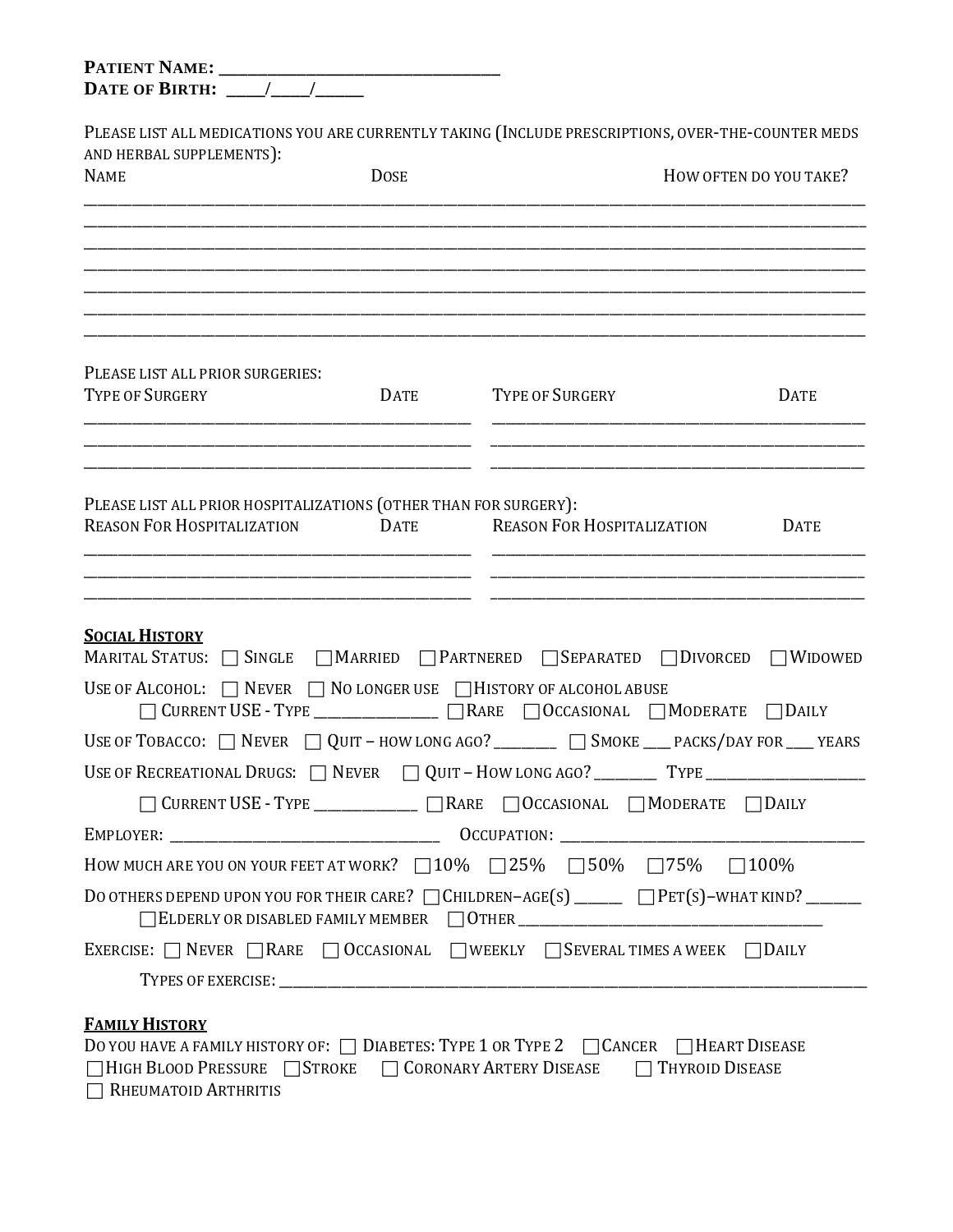| <b>PATIENT NAME:</b>  |  |
|-----------------------|--|
| <b>DATE OF BIRTH:</b> |  |

OTHER \_\_\_\_\_\_\_\_\_\_\_\_\_\_\_\_\_\_\_\_\_\_\_\_\_\_\_\_\_\_\_\_\_\_\_\_\_\_\_\_\_\_\_\_\_\_\_\_\_\_\_\_\_\_\_\_\_\_\_\_\_\_\_\_\_\_\_\_\_\_\_\_\_\_\_\_\_\_\_\_\_\_\_\_\_\_\_\_\_\_\_\_\_\_\_

## **YOUR MEDICAL HISTORY**

ALLERGIES: MEDICATIONS \_\_\_\_\_\_\_\_\_\_\_\_\_\_\_\_\_\_\_\_\_\_\_\_\_\_\_\_\_\_\_\_\_\_\_\_\_\_\_\_\_\_\_\_\_\_\_\_\_\_\_\_\_\_\_\_\_\_\_\_\_\_

□ ANESTHESIA \_\_\_\_\_\_\_\_\_\_\_\_\_\_\_\_\_\_\_\_\_\_\_\_\_\_\_\_\_ □ FOODS \_\_\_\_\_\_\_\_\_\_\_\_\_\_\_\_\_\_\_\_\_\_\_\_\_\_\_\_\_\_\_\_\_\_

 $\Box$ TAPE  $\Box$  LATEX  $\Box$ SHELLFISH  $\Box$  IODINE  $\Box$ OTHER

**NONE KNOWN** 

HAVE YOU EVER HAD ANY OF THE FOLLOWING?

| <b>ACID REFLUX</b>         |   | N | FIBROMYALGIA                 | Y | N | NEUROPATHY                 | $\mathbf{v}$ | N |
|----------------------------|---|---|------------------------------|---|---|----------------------------|--------------|---|
| ANEMIA                     |   | N | GOUT                         | Y | N | <b>OPEN SORES</b>          | Y            | N |
| ARTHRITIS                  | Y | N | <b>HEART ATTACK</b>          | Y | N | PNEUMONIA                  | Y            | N |
| <b>ASTHMA</b>              | Y | N | <b>HEART DISEASE/FAILURE</b> | Y | N | <b>POLIO</b>               | Y            | N |
| <b>BACK TROUBLE</b>        | Y | N | <b>HEPATITIS</b>             | Y | N | <b>RHEUMATIC FEVER</b>     | Y            | N |
| <b>BLADDER INFECTIONS</b>  | v | N | HIV+/AIDS                    | Y | N | <b>SICKLE CELL DISEASE</b> | Y            | N |
| <b>ABNORMAL BLEEDING</b>   | Y | N | <b>HIGH BLOOD PRESSURE</b>   | Y | N | <b>SKIN DISORDER</b>       | $\mathbf{v}$ | N |
| <b>BLOOD CLOTS</b>         | v | N | <b>KIDNEY DISEASE</b>        | Y | N | <b>SLEEP APNEA</b>         | Y            | N |
| <b>BLOOD TRANSFUSION</b>   | v | N | <b>LIVER DISEASE</b>         | Y | N | <b>STOMACH ULCERS</b>      | v            | N |
| BRONCHITIS/EMPHYSEMA       | Y | N | <b>LOW BLOOD PRESSURE</b>    | Y | N | <b>STROKE</b>              | Y            | N |
| <b>CANCER</b>              | Y | N | MIGRAINE HEADACHES           | Y | N | THYROID DISEASE            | Y            | N |
| <b>DIABETES: TYPE 1 OR</b> | v | N | <b>MITRAL VALVE PROLAPSE</b> | Y | N | <b>TUBERCULOSIS</b>        | v            | N |
| TYPE 2 (CIRCLE)            |   |   |                              |   |   |                            |              |   |
| <b>OTHER CONDITIONS:</b>   |   |   |                              |   |   |                            |              |   |

## **CURRENT PROBLEM**

WHAT SPECIFIC PROBLEM BRINGS YOU TO OUR OFFICE TODAY? \_\_\_\_\_\_\_\_\_\_\_\_\_\_\_\_\_\_\_\_\_\_\_\_\_\_\_\_\_\_\_\_\_\_\_\_\_\_\_\_\_\_\_\_\_\_\_\_\_\_

WHERE IS THE PAIN/PROBLEM LOCATED? PLEASE MARK ON THE PICTURES BELOW.